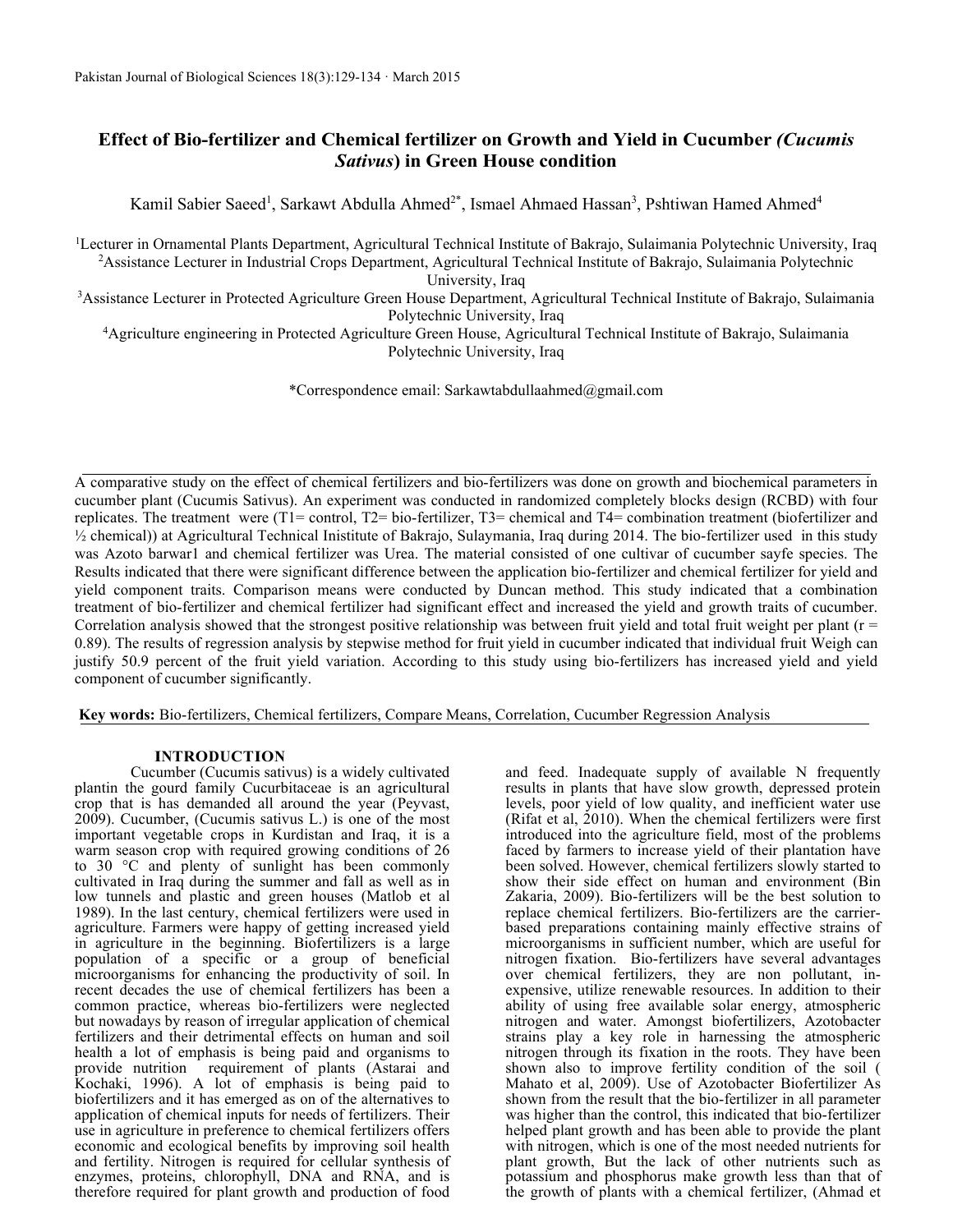al, 2009). Chemical fertilizers have several negative impacts on environment and sustainable agriculture. Therefore, biofertilizers are recommended in these conditions and growth prompting bacteria have been used as a replacement of chemical fertilizers (Wu et al, 2005). Growth promoting bacteria induced increasing plant yield as clone in plants root (Gholami et al 2009). Growth prompting bacteria include Azotobacter, Azospirillum and Pseudomonas (Zahir et al 2004 ; Turan et al 2006; Banerjee et al 2006). Biofertilizers are becoming increasingly popular in many countries and for many crops. They are defined as products containing active or latent strains of soil microorganisms, either bacteria alone or in combination with algae or fungi that increase the plant availability and uptake of mineral nutrients (Vessey, 2003). Biofertilizer is a natural product carrying living microorganisms derived from the root or cultivated soil. So they don't have any ill effect on soil health and environment. Besides their role in atmospheric nitrogen fixation and phosphorous atmospheric nitrogen fixation and solubilisation, these also help in stimulating the plant growth hormones providing better nutrient uptake and increased tolerance towards drought and moisture stress. A small dose of biofertilizer is sufficient to produce desirable results because each gram of carrier of biofertilizers contains at least 10 million viable cells of a specific strain (Anandaraj and Delapierre, 2010). Biofertilizer is a substance which contains living microorganisms which, when applied to seed, plant surfaces, or soil, colonizes the rhizosphere or the interior of the plant and promotes growth by increasing the supply or availability of primary nutrients to the host plant. Biofertilizers add nutrients through the natural processes of Nitrogen fixation, solubilizing phosphorus, and stimulating plant growth through the synthesis of growth promoting substances. Biofertilizers can be expected to reduce the use of chemical fertilizer and pesticides. The microorganisms in biofertilizers restore the soil's natural nutrient cycle and build soil organic matter. Biofertilizers can symbiotically associate with plant root. Involved microorganisms could readily and safely convert complex organic material to simple compounds, so that plant could easily utilize them. Microorganism improve soil fertility. It maintains the natural habitat of the soil. Has been shown that it increases crop yield by 20-30%, replace chemical nitrogen and phosphorus by 25% in addition to stimulating plant growth. Finally it could provide protection against drought and some soil borne diseases. Biofertilizers in comparison with chemical fertilizers have enormous economic and environmental advantages. Biological fertilizers has been shown to have a special importance as appropriate replacement for chemical fertilizers, through to improving of soil fertility and providing nutrition requirement of plant (Shahdi Komalah, 2010).

The purpose of this study was to compare different levels of chemical and biofertilizer on growth and yield of cucumber, also evaluate the relationship between quantitative traits of cucumber. One of the goals was to examin morphological traits effects on fruit yield using multivariate analysis and to investigate the improvement of cucumber nutrition and improvement of produce of highest yield via application of biofertilizers so if possible to able to recommend this fertilizers as replacement to the chemical fertilizers.

### **MATERIALS AND METHODS**

#### **Morphological characters**

An experiment was conducted in randomized complete blocks design (RCBD) with four replication and four treatment (T1= control, T2= biofertilizer, T3= chemical and T4= biofertilizer,  $\frac{1}{2}$  chemical  $\frac{1}{2}$  at Agricultural Technical Inistitute of Bakrajo, Sulaymania, Iraq during 2014. The material consisted of one cucumber sayfe species. Is the biofertilizer used azoto barwar1. The seeds sown in the spring season and cucumber were grown in four row plots, each plot included two ridges, and each ridge was 2.5 m in length and 50 cm apart. Agronomic characteristics included plant height, number of fruit per plant, individual fruit weight per plant, total fruit weight per plant, fruit size and fruit yield per green house. Data were recorded on 4 competitive plants of each plot was calculated for the entire plot. Selected chemical and physical characteristics of experimental the soil are presented in Table 1.

#### **Chemical Component of Plants**

Jones and Case (1990), reported a block-digestion procedure using a mixture of HNO3 and HClO4 for digestion of plant samples. Vanadomolybdophosphoric acid method was used to determine P concentration in plant extraction (Kuo, 1996). For determination of total nitrogen Kjeldahl digestion was used. Bremner (1996), reported the use of Kjeldahl method for determination of total N in soils (note: the same method used for N in plant).

Data analysis

For quantitative characters, data were analyzed for simple statistics using the compare means and correlation analysis and regression analysis with the help of computer software SPSS.

#### **Results and Discussion**

### **Analysis of variance**

Result of analysis of variance (Table 2) showed that there were significant difference between the application bio-fertilizer and chemical fertilizer for yield and yield component traits. The data showed high potential of these fertilizers to improve cucumber yields. The results indicated that the effect of bio fertilizer and chemical fertilizer on characters such as, individual fruit weight, total fruit weight, fruit size, and fruit yield per green house was significant at 1% probability and plant height and Potassium content at 5% probability and effect of bio fertilizer and chemical fertilizer on characters number of fruit per plant, nitrogen content and phosphor content was not significant( table 2).

### **Compare means**

Compare means for studied traits in cucumber conducted by duncan method. The results indicated that bio-fertilizer and ½ chemical fertilizer treatments had significant difference for yield and growth traits and the highest yield and growth traits of cucumber was obtained with this treatment ( table 3). The best treatment was biofertilizer and ½ chemical fertilizer that has the highest led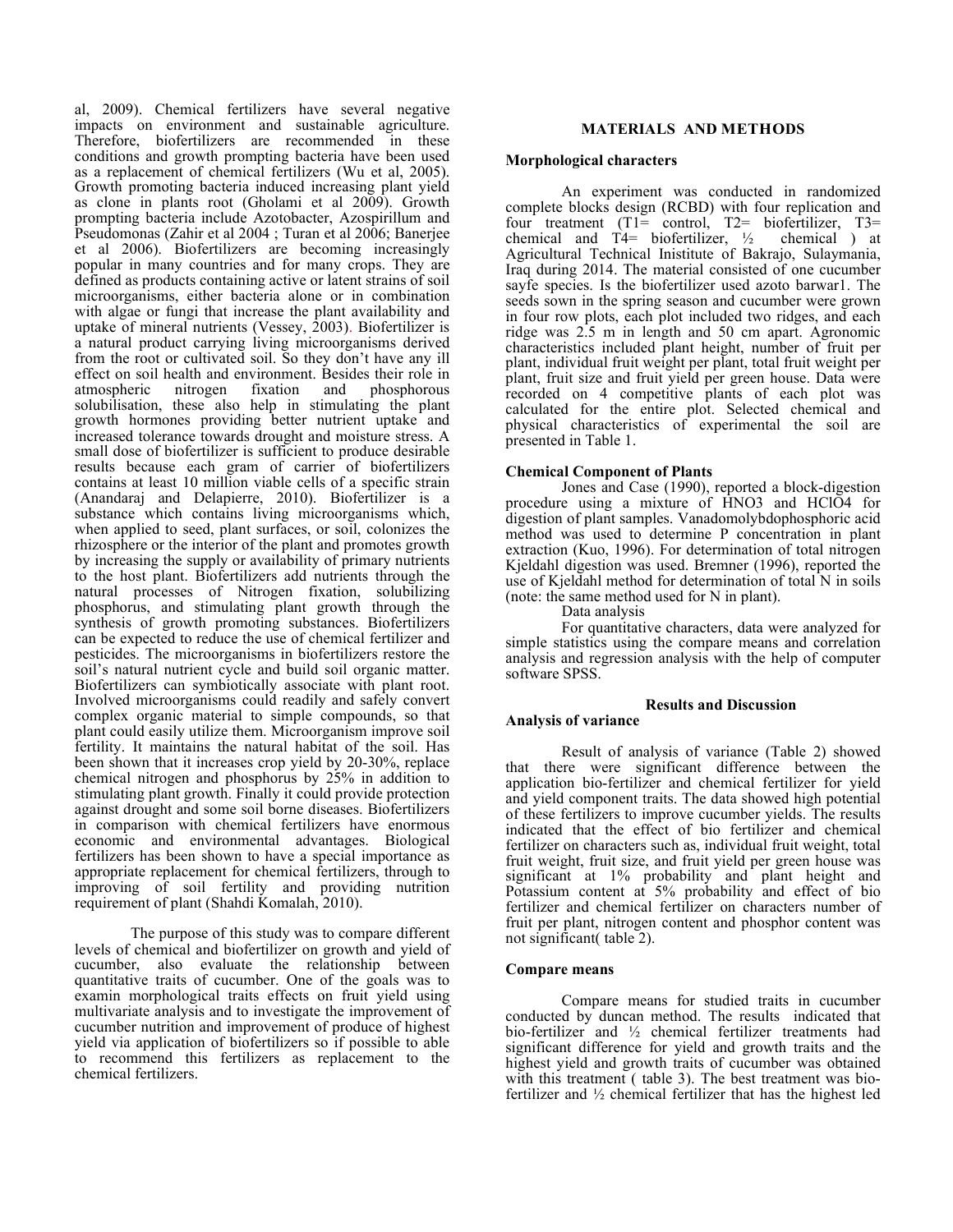#### to individual and total fruit weight and fruit yield per green house.

| properties      | Soil<br>texture | %Sand | %Silt | $\%$ Clay | EC   | PH | $\%N$ | Avail<br>able<br>P(pp)<br>m) | Solub<br>$le K^+$<br>Meq/<br>⊷ | Solub<br>le Na <sup>+</sup><br>Meq/<br>∸ | Solub<br>le<br>$Ca^{2+}$<br>Meq/<br>∸ | Soluble<br>$Mg^{2+}$<br>Meq/L | Cl <sup>2</sup><br>Meq/L | %o.m | $\%Ca$<br>CO <sub>3</sub> | HCO <sub>3</sub><br>Meq/<br>∸ | CO <sub>3</sub> <sup>2</sup> |
|-----------------|-----------------|-------|-------|-----------|------|----|-------|------------------------------|--------------------------------|------------------------------------------|---------------------------------------|-------------------------------|--------------------------|------|---------------------------|-------------------------------|------------------------------|
| Sample<br>value | Clay            | 12.17 | 45.72 | 42.11     | 0.36 |    | 0.12  | 56.97                        | 0.24                           | 0.22                                     | 12.3                                  | 3.3                           | 2.5                      | 2.06 | 22.5                      | 2.5                           | zero                         |

**Table1.** Soil physical and chemical properties

Prepared by Agricultural Research Center of Bakrajo - Sulaymania

| MS          |    |                |                                 |                                               |                                       |            |       |       |         |                                   |
|-------------|----|----------------|---------------------------------|-----------------------------------------------|---------------------------------------|------------|-------|-------|---------|-----------------------------------|
| S.O.V       | df | Plant<br>heigh | Number<br>of fruit<br>per plant | individual<br>fruit<br>Weight per<br>plant/gm | total fruit<br>Weight per<br>plant/gm | size fruit | $\%N$ | $\%P$ | $\%K$   | Fruit yield<br>per green<br>house |
| Replication | 3  | 20.242         | .677                            | 4.983                                         | 488.258                               | 14.229     | .212  | .001  | .012    | 19.630                            |
| Treatment   | 3  | $306.47*$      | 8.125                           | 32.102**                                      | 281834.61**                           | 205.896**  | .336  | .001  | $.046*$ | $11274.2**$                       |
| Error       | 9  | 78.650         | 3.006                           | 3.974                                         | 1193.264                              | 11.562     | .621  | .001  | .012    | 47.661                            |

### **Plant height**

The results of mean comparing of traits are shown in (Table 3). The were significant difference between the majority of the traits exist. The data recorded in Table 3 showed that plant height increased across the treatments, there were some significant differences in the plant heights. The minimum plant height was recorded in the bio-fertilizer , ½ chemical fertilizers and The maximum plant height was recorded in chemical fertilizers.

### **Individual fruit Weight**

The data recorded in (Table 3) showed that individual fruit weight increased across the treatments, there were significant differences in the individual fruit weight. The minimum individual fruit weight was recorded in the bio-fertilizer and The maximum individual fruit weight was recorded in bio-fertilizer , ½ chemical fertilizers.

### **Total fruit Weight**

The results of mean comparing of traits are shown in (Table 3) between all treatments significant difference exist. The data recorded in Table 3 showed that the total fruit weight increased across the treatments, there were significant differences in the total fruit weight. The minimum total fruit weight was recorded in the control and The maximum total fruit weight was recorded in biofertilizer , ½ chemical fertilizers.

#### **Fruit size**

The data recorded in Table 3 showed that fruit size increased across the treatments, there were some significant differences in the fruit size. The minimum fruit size was recorded in the control and the maximum fruit size was recorded in bio-fertilizer.

#### **Potassium content**

The data recorded in Table 3 showed that potassium content increased across the treatments, there were some significant differences in the potassium content. The minimum potassium content was recorded in the control and The maximum potassium content was recorded in bio-fertilizer.

#### **Fruit yield per green house**

The data recorded in Table 3 showed that fruit yield per green house increased across the treatments, there were significant differences in the fruit yield per green house. The minimum total fruit yield per green house was recorded in the control and the maximum fruit yield per green house was recorded in bio-fertilizer , ½ chemical fertilizers. The fruit yield in cucumber has been significantly influenced by the application of bio fertilizer with <sup>1/2</sup> chemical at all stages of plant growth. The treatment receiving bio-fertilizer 100 g/ha barwar1 azetobacter and chemical fertilizer Urea recorded the highest fruit yield production increase over control.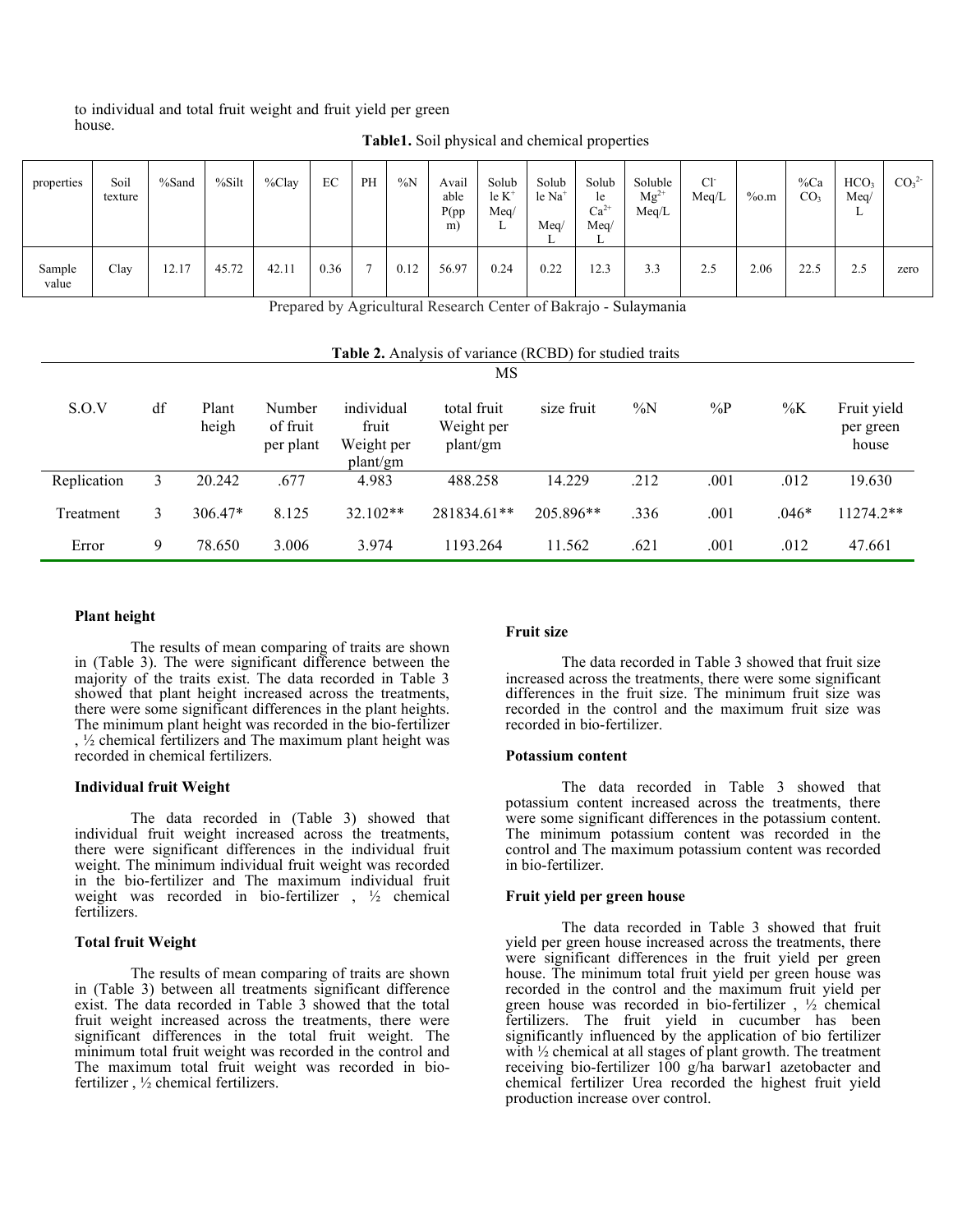| Traits<br>Name<br>Treatment\    | Plant<br>heigh | Number<br>of fruit<br>per plant | individual<br>fruit<br>Weight<br>per plant/<br>gm | total<br>fruit<br>Weight<br>per plant<br>gm | size<br>fruit | $\%N$ | $\%P$   | $\%K$            | Fruit yield per<br>green<br>house/kg |
|---------------------------------|----------------|---------------------------------|---------------------------------------------------|---------------------------------------------|---------------|-------|---------|------------------|--------------------------------------|
| Control                         | 271.32b        | 30.05a                          | 76.54b                                            | 2149.1c                                     | 75.5a         | 2.86a | 0.206ab | 1.13a            | 4298.3c                              |
| Bio-fertilizer                  | 265.12ab       | 32.29ab                         | 73.33a                                            | 2170.3b                                     | 92.7c         | 3a    | 0.231b  | 1.7 <sub>b</sub> | 4340.6b                              |
| Chemical                        | 273.25a        | 31.94ab                         | 77.67bc                                           | 2193.6a                                     | 87b           | 2.72a | 0.203ab | 1.51ab           | 4387.2a                              |
| Bio-fertilizer,<br>1/2 Chemical | 253.82b        | 33.49b                          | 80.16c                                            | 2671.7d                                     | 85.5b         | 2.4a  | 0.19a   | 1.36ab           | 5343.4d                              |

**Table 3.** Mean comparing in cucumber for studied treatments

### **Correlation analysis**

Knowledge of the relationship among plant characters is useful while selecting traits for yield improvement. To determine association between studied traits we calculated coefficient of correlation. Data showed in (Table 4) indicated that fruit yield had the strongest relation with total fruit Weight per plant  $(r = 0.89)$  also found strong association between individual fruit Weight per plant. After this traits the fruit size  $(r = 0.446)$  and potassium content ( $r = 0.439$ ) showed the most correlation with fruit yield (Table 4). Significantly positive correlations were also observed for individual fruit weight per plant and total fruit weight per plant. In general a significant positive correlation was observed between some of the traits. However, negative correlation was also found among certain characters in the present study. The results are in agreement with Serquen et al. (1997) who reported a positive and significant correlation between Fruit number per plant and branch number per plant, fruit number per node had negative and significant correlation with branch number per plant and Shoot diameter, however a positive correlation with vigor of plant was found. Cramer and Wehner (1998) reported that most correlations between yield components and components and fruit yield were weak, and strong correlations varied between populations, seasons, and yield components. Selection weakened many strong correlations between yield components and between yield and components. Wehner and Shetty (2000) reported a positive and significant correlation  $(r = 0.7^*)$  between number of branches per plant with total yield. Correlations between fruit number per node and branch per plant and shoot diameter revealed that an increase in fruit number per node resulted in a decrease in branch number per plant and shoot diameter and an increase in vigor of plant. Although correlation between fruit yield and branch number per plant was weak in this study, however Wehner and Guner (2004) showed that among vegetative traits, number of nodes/branch and branches/plant were correlated with early yield, indicating that early yield was higher when the plants were able to grow longer branches and having more nodes.

#### **Regression analysis**

The results of regression analysis by stepwise method for fruit yield in cucumber (Table 5) indicated that individual fruit weigh can justify 50.9 percent of the fruit yield variation. So it might this was be seen that traits the most important component of fruit yield in cucumber. Fruit size and Potassium content made 90.04 percent of the fruit yield variation. Presence of high significance and the positive correlation, between individual fruit weight and fruit size with fruit yield indicate that the results of the stepwise regression were in harmony with the correlation results. Stepwise regression analysis showed that improvement of fruit weight per plant and fruit size could be a good breeding way for increasing fruit yield. Based on regression analysis, if one had to choose just one trait for predicting fruit grade weights due to lack of resources, total fruit weight with fruit number could be used.

#### **DISCUSSION**

Our results in table (3) showed that combination use of biofertilizers and chemical fertilizers has increased fruit yield (5343.4 kg), individual fruit weight and total fruit weight and fruit size biofertilizer was the highest. It can be concluded that barwar1 azotobacter with Urea treatment had the most yield. Mahfouz and Sharaf-eldin (2007) have indicated that the use of biofertilizer combined with chemical fertilizers has increased the shoot fresh weight and shoot dry weight of corn. The problem associated with the use of chemical fertilizers is becoming a global one and researchers are working all over the world to find a solution to this problem. Excessive use of chemical fertilizer in agriculture causes environmental problems including soil, physical destruction and nutrient imbalance.

The main advantage of bio-fertilizer is that it does not pollute the soil and also does not show any negative effect to environment and human health. And this can be overcome either by adding chemical fertilizers containing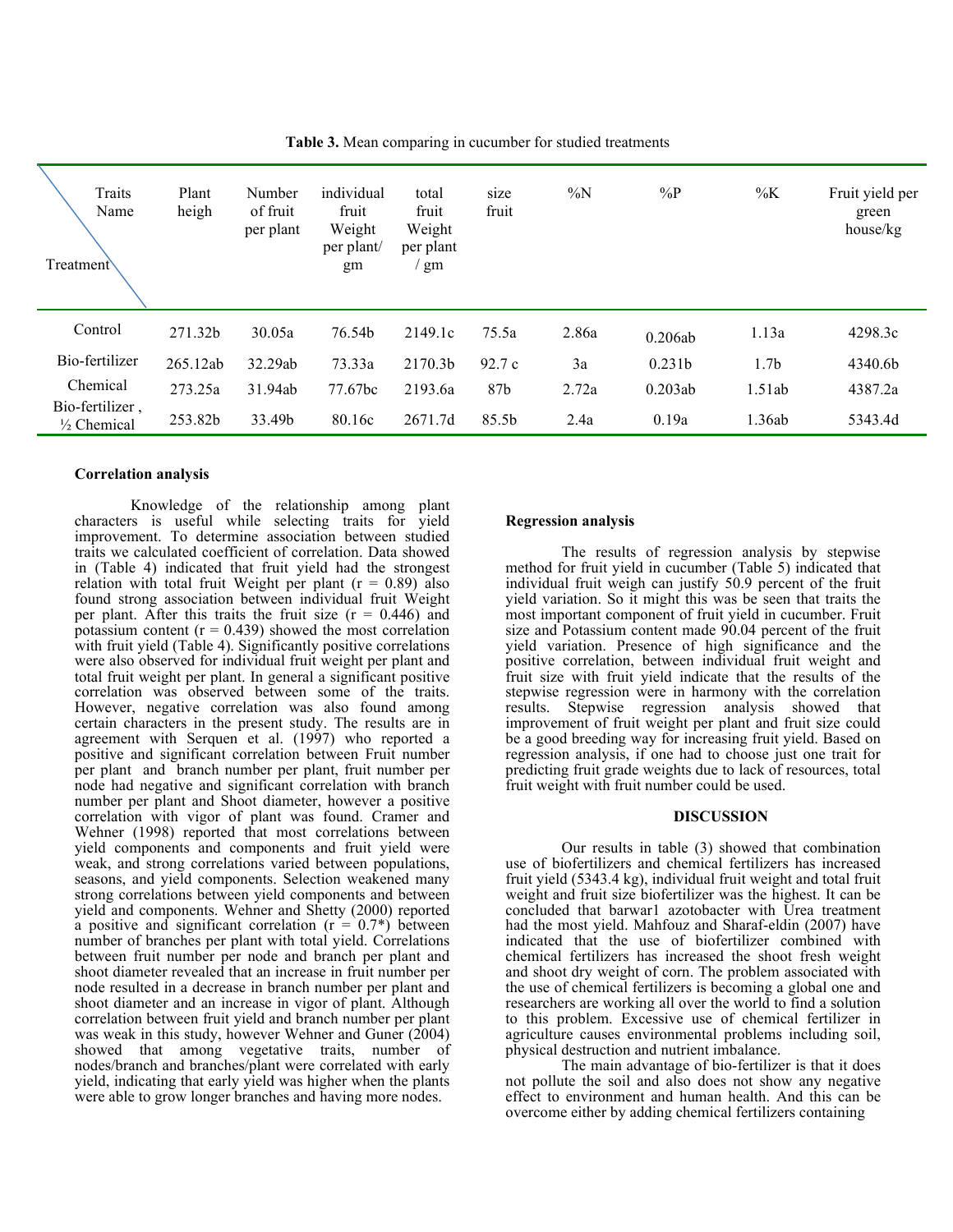nitrogen only for plants which are chemical treated or add other nutrients such as potassium and phosphorus to plant inoculated with bacteria. Finally obtaining less amount of healthy products with less environmental disturbances is preffered over obtaining higher amount of non-healthy prouducts with more environmental disturbances.

| Traits name                         | Plant<br>heigh | Number<br>of fruit<br>per plant | individual<br>fruit<br>Weight<br>per plant | total<br>fruit<br>Weight<br>per plant | size<br>fruit | $\%N$        | $\%P$ | $\%K$ | Fruit yield per<br>green house |
|-------------------------------------|----------------|---------------------------------|--------------------------------------------|---------------------------------------|---------------|--------------|-------|-------|--------------------------------|
| plant height                        | $\mathbf{1}$   |                                 |                                            |                                       |               |              |       |       |                                |
| Number of fruit<br>per plant        | $-0.206$       |                                 |                                            |                                       |               |              |       |       |                                |
| individual fruit<br>weightper plant | $-.217$        | .388                            |                                            |                                       |               |              |       |       |                                |
| total fruit<br>weight per plant     | $-.507*$       | .197                            | $.509*$                                    |                                       |               |              |       |       |                                |
| fruit size                          | $-.341$        | .339                            | $-.193$                                    | $-.446$                               | $\mathbf{1}$  |              |       |       |                                |
| $\%N$                               | $-.148$        | .328                            | $-.191$                                    | $-.397$                               | .172          | $\mathbf{1}$ |       |       |                                |
| $\%P$                               | .378           | .159                            | $-.306$                                    | $-.348$                               | .252          | .382         |       |       |                                |
| $\%K$                               | .251           | .271                            | $-.183$                                    | $-.439$                               | .484          | .275         | .469  |       |                                |
| Fruit yield per<br>green house      | $-.508*$       | .197                            | $.508*$                                    | $.89**$                               | .446          | .397         | .348  | .439  | $\mathbf{I}$                   |

**Table 4.** Correlation analysis of studied traits in cucumber

| Traits name                                     | Regression<br>Coefficient | T Test        | Significant<br>Level | Cofficient of<br>determination<br>component | Cofficient of<br>comulative<br>determination |
|-------------------------------------------------|---------------------------|---------------|----------------------|---------------------------------------------|----------------------------------------------|
| intercept                                       | 2/36                      | 3.742         | 0.006                |                                             |                                              |
| individual<br>fruit Weight/<br>gm<br>fruit size | 0.194<br>0.779            | 1.01<br>3.494 | .003<br>.004         | 50.9<br>27.8                                | 50.9<br>78.7                                 |
| Potassium<br>content                            | 0.092                     | 0.672         | .008                 | 11.34                                       | 90.04                                        |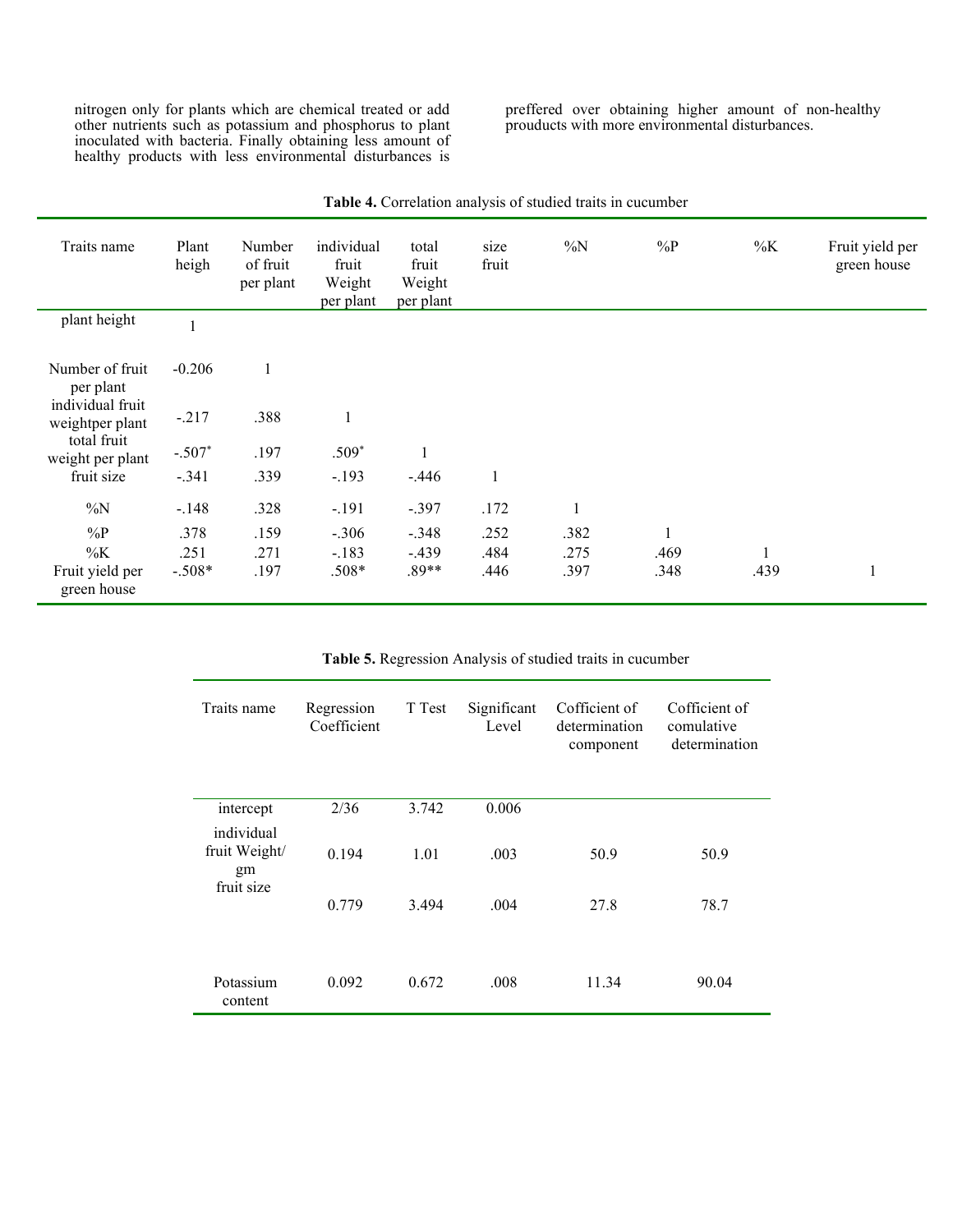### **CONCLUSION**

According to this study using biofertilizers has increased yield and yield component of cucumber significantly. In other words, presence of these bacteria have increased cucumber growth factors. Result from the present study indicated that yield and growth of cucumber, have been affected by the inoculation with Azotobacter chroococcum, because these biofertilizers can fix the atmospheric nitrogen in soil. Seeds inoclutated with

## **REFERENCES**

- Ahmad Ali Khan, Ghulam Jilani, Mohammad Saleem Akhtar, Syed Muhammad Saqlan Naqvi, and Mohammad Rasheed, (2009). Phosphorus Solubilizing Bacteria: occurrence, mechanisms and their role in crop production. J. agri
- Anandaraj, B and L.R.A. Delapierre, 2010. Studies on influence of bioinoculants (Pseudomonas fluorescens, Rhizobium sp., Bacillus megaterium) in green gram. J. Biosci Tech, 1(2): 95-99.
- Astarai AR, Kochaki A. 1996. Application of permanent biological fertilizers. Ferdosi mashhad university, Mashhad.
- Banerjee, M., R.L. Yesmin and J.K. Vessey, 2006. Plantgrowth promoting rhizobacteria as biofertilizers and biopesticides., pp: 137-181. in: Handbook of microbial bio-fertilizers. Ed., Rai, M.K., Food Production Press, U.S.A.
- Bin Zakaria A. A., (2009). Growth optimization of potassium solubilizing bacteria isolated from biofertilizer. Eng D thesis, Universiti Malaysia Pahang.
- Bremner, J.M., 1996. Nitrogen Total. in D.L. Sparks (Eds) Methods of Soil Analysis, Part 3, Chemical Methods, SSSA Book Series Number 5, SSSA., Madison,WI, P:1085–112.
- Cramer CS, Wehner C (1998). Fruit yield and yield component means and correlations of four slicing cucumber populations improved through six to ten cycles of recurrent selection. J. Am. Soc. Hort. Sci. 123: 388-395.
- Food and Agricultural organization (FAO), 2010. Crop Water information: Tomato. http: www.fao.org/nr/ water/cropinfo\_tomato.html: Last consultation: Nov. 18, 2010.
- Gholami, A., S. Shahsavani and S. Nezarat, 2009. The Effect of Plant Growth Promoting Rhizobacteria (PGPR) on Germination, Seedling Growth andYield of Maize. World Academy of Science, Engineering and Technology, 49: 19-24.
- Jones, J. B. Jr., Case, V. W., 1990. Sampling, Handling, and Analyzing Plant Tissue Samples, in R.L. Westerman, (Eds), Soil Testing and Plant Analysis,

Azotobacter chroococcum had beneficiary response on growth and yield of cucumber by 5 - 30%. As a result, biological fertilizers can be recommended for the sake of achieving the higher quality production. The traits fruit weight and fruit size could be used for the selection of batter yielding lines under kurdistan region. The results compare means indicated that combination of bio-fertilizer and ½ chemical fertilizer treatments maximum fruit yield was recorded.

> 3rd ed., SSSA Book Series Number 3, SSSA., Madison, WI, 389–427.

- Kuo, S., 1996. Phosphorus. in D.L. Sparks (Ed) Methods of Soil Analysis, Part 3, Chemical Methods, SSSA Book Series Number 5, SSSA., Madison,WI, pp: 869–921.
- Mahato P., Anoop Badoni and. Chauhan J. S, (2009). Effect of Azotobacter and Nitrogen on Seed Germination and Early Seedling Growth in Tomato. Researcher, 1(4), p:62-66.
- Mahajan, G. and K.G. Singh, 2006. Response of greenhouse tomato to irrigation and fertigation. Agricultural Water Management, 84: 202–206.
- Mahfouz SA, Sharaf-Eldin MA. Effect of mineral vs. biofertilizer on growth, yield and essential oil content of fennel (Foeniculum vulgare Mill. ). Int Agrophys. 2007; 21 : 361 -366.
- Matlob, A.N.; E. Sultan, and K.S. Abdul (1989). Vegetable production part one and two. Dar Al-Kutub publication. Mosul Univ. Iraq. (in Arabic).
- Peyvast GhA. 2009. Vegetable production. Danesh pazir publication, Rasht.
- Rifat Hayat , Safdar Ali, Ummay Amara, Rabia Khalid & Iftikhar Ahmed (2010). Soil beneficial bacteria and their role in plant growth promotion. Ann Microbiol, p:1-12.
- Serquen FC, Bacher J, Staub JE (1997). Mapping and QTL analysis of horticultural traits in a narrow cross in cucumber (Cucumis sativus L.) using randomamplified polymorphic DNA markers. Mol. Breed. 3:257-268.
- Shahdi Komalah A. 2010. The investigation of effects of there promoting biological organic products and plant growth regulator on the qualitative and quantitative yield of rice (Oriza sativa). Research report of special project in years 2008, 2009. Rice Research institute of iran.
- Turan, M., N. Ataoglu and F. Sahin, 2006. Evaluation of the capacity of phosphate solubilizing bacteria and fungi on different forms of phosphorus in liquid culture. Sustainable Agricultural, 28: 99-108.